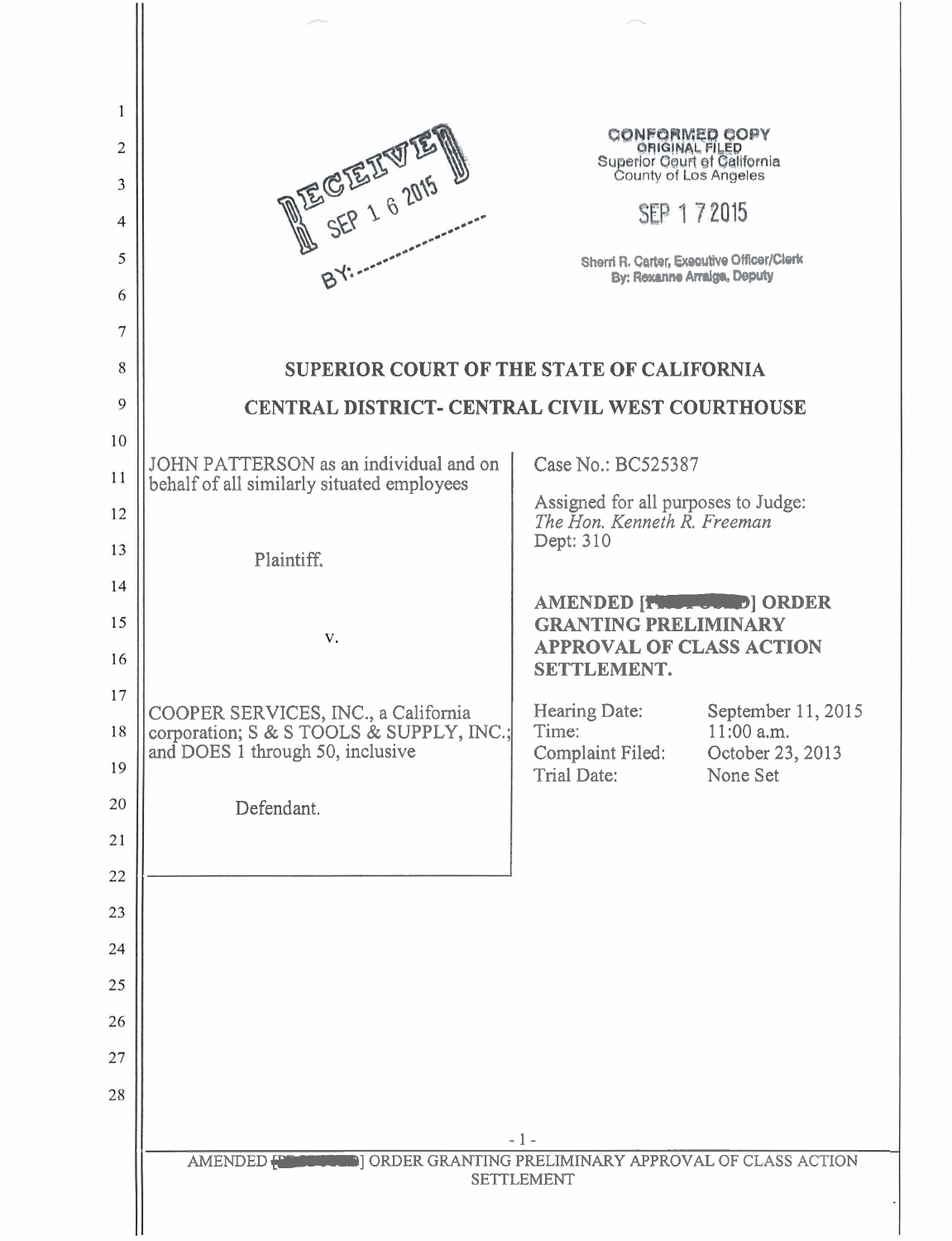| 1              | On September 11, 2015, the Parties herein submitted a Motion for Preliminary Approval           |  |  |  |
|----------------|-------------------------------------------------------------------------------------------------|--|--|--|
| $\sqrt{2}$     | of Class Action Settlement (the "Motion"). The Court has reviewed the Motion and the Joint      |  |  |  |
| 3              | Stipulation of Class Action Settlement and General Release ("Settlement Agreement") along       |  |  |  |
| $\overline{4}$ | with the proposed Notice of Class Action Settlement ("Notice"), Claim Form, and Exclusion       |  |  |  |
| 5              | Form attached hereto as Exhibit A, pursuant to which Plaintiff JOHN PATTERSON ("Plaintiff,"     |  |  |  |
| 6              | "Plaintiff Patterson," or "Class Representative'), individually and on behalf of the Settlement |  |  |  |
| 7              | Class for which he seeks to be the representative, have agreed to settle his claims against     |  |  |  |
| 8              | Defendants COOPER SERVICES, INC., and S & S TOOLS & SUPPLY, INC. (hereinafter                   |  |  |  |
| 9              | "Defendants" or "CSI" and "S&S" respectively"). The Court having also considered the            |  |  |  |
| 10             | Memorandum of Points and Authorities in support of the Motion and the declarations of counsel   |  |  |  |
| 11             | submitted in support thereof, and for good cause appearing therein, the Court now FINDS and     |  |  |  |
| 12             | <b>ORDERS</b> as follows:                                                                       |  |  |  |
| 13             | The proposed Settlement Class satisfies the requirement of a class because the members<br>1.    |  |  |  |
| 14             | are readily ascertainable and a well defined community of interest exists in the questions      |  |  |  |
| 15             | of law and fact affecting the Parties.                                                          |  |  |  |
| 16             | 2. Pursuant to the Settlement, the certified class is defined as: "All non-exempt employees     |  |  |  |
| 17             | who were or are employed by Cooper Services, Inc. and/or S&S Tools & Supply, Inc., in           |  |  |  |
| 18             | the State of California at any time during the Covered Time Frame, which is October 23,         |  |  |  |
| 19             | 2009 through the date of Preliminary Approval of Class Action Settlement." The Court            |  |  |  |
| 20             | hereby approves the class definition.                                                           |  |  |  |
| 21             | 3. Pursuant to the Settlement, the certified sub-class is defined as: All non-exempt            |  |  |  |
| 22             | employees who were or are employed by Cooper Services, Inc' and/or S&S Tools &                  |  |  |  |
| 23             | Supply, Inc., in the State of California at any time during the Covered Time Frame and          |  |  |  |
| 24             | who worked a 9/80 and/or 4/10 work schedule during this time." The Court hereby                 |  |  |  |
| 25             | approves the sub-class definition.                                                              |  |  |  |
| 26             | The Settlement (including the proposed award of attorneys' fees, litigation costs, and<br>4.    |  |  |  |
| 27             | Enhancement Payment to the Class Representative) falls within the "range of                     |  |  |  |
| 28             | reasonableness" and therefore grants preliminary approval of the Settlement. Based on a         |  |  |  |
|                | $-2-$                                                                                           |  |  |  |
|                | AMENDED PRESERVED] ORDER GRANTING PRELIMINARY APPROVAL OF CLASS ACTION<br><b>SETTLEMENT</b>     |  |  |  |

Ш

 $\parallel$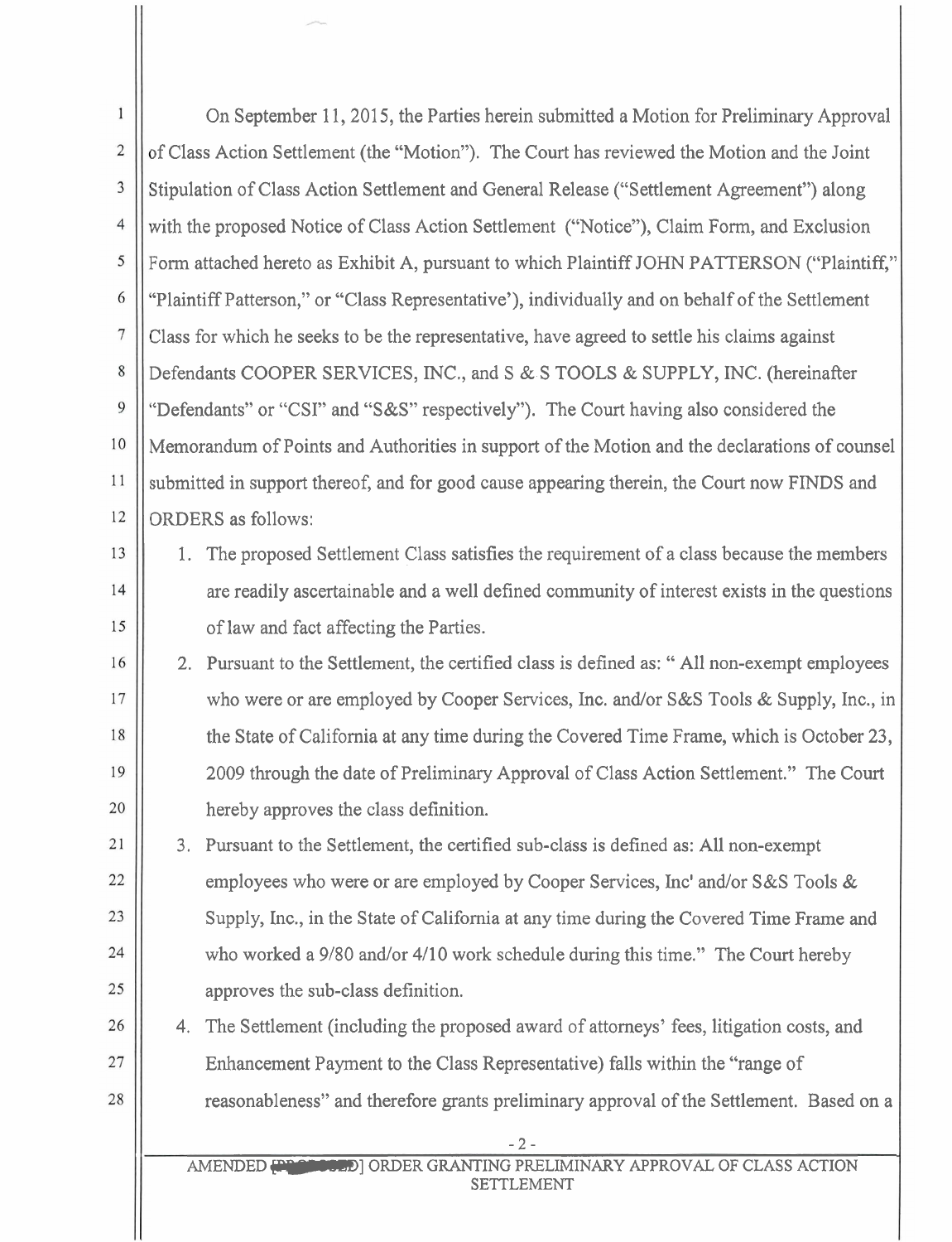review of the papers submitted by the Parties, the Court finds that the Settlement is the result of arms'-length negotiations conducted after Class Counsel had thoroughly and adequately investigated the claims and became familiar with the strengths and weaknesses of those claims. The assistance of an experienced mediator in the settlemeni process supports the Court's conclusion that the Settlement is non collusive.

 $\mathbf{1}$ 

 $\overline{2}$ 

 $\overline{\mathbf{3}}$ 

 $\overline{4}$ 

5

6

7

8

9

10

11

12

13

 $14$ 

15

16

17

18

19

20

21

22

23

24

25

26

27

28

5. The proposed Notice, Claim Form, Exclusion Form and the procedures set forth in the Settlement for providing notice to the Class will provide the best notice practicable, satisfy all notice requirements, adequately advise Class Members of their rights under this Settlement, and therefore meet the requirements of due process. The Notice of Settlement ("Notice") fairly, plainly, accurately, and reasonably informs Class Members of: (1) appropriate information about the nature of this Action, the definition of the Class, the identity of Class Counsel, and the essential terms of the Settlement; (2) appropriate information about Plaintiff and Class Counsel's forthcoming applications for the enhancement payment to the Class Representative and the Class Counsel attorneys' fees and litigation costs award; (3) appropriate information about how the proceeds of the Settlement will be distributed, and about Class Members' rights to appear through counsel if they desire; (4) appropriate information about how to object to the Settlement or submit an Exclusion Request Form, if a Class Member wishes to do so; and (5) appropriate instructions as to how to obtain additional information regarding this Action and the Settlement. The proposed plan for mailing the Notice, Claim Form, and Exclusion Form and, by first class mail to the most current mailing address information from a National Change of Address Search (NCOA) based on the most current information provided from Defendant's records is an appropriate method, reasonably designed to reach all individuals who would be bound by the Settlement. If Notice forms are returned because of incorrect addresses, the Claim Administrator shall use reasonable practices to obtain more current address information for Class Members (such as utilizing Class Members' Social Security numbers to search electronic address databases) and re mail the Notice forms to any new address thus obtained. If new address information is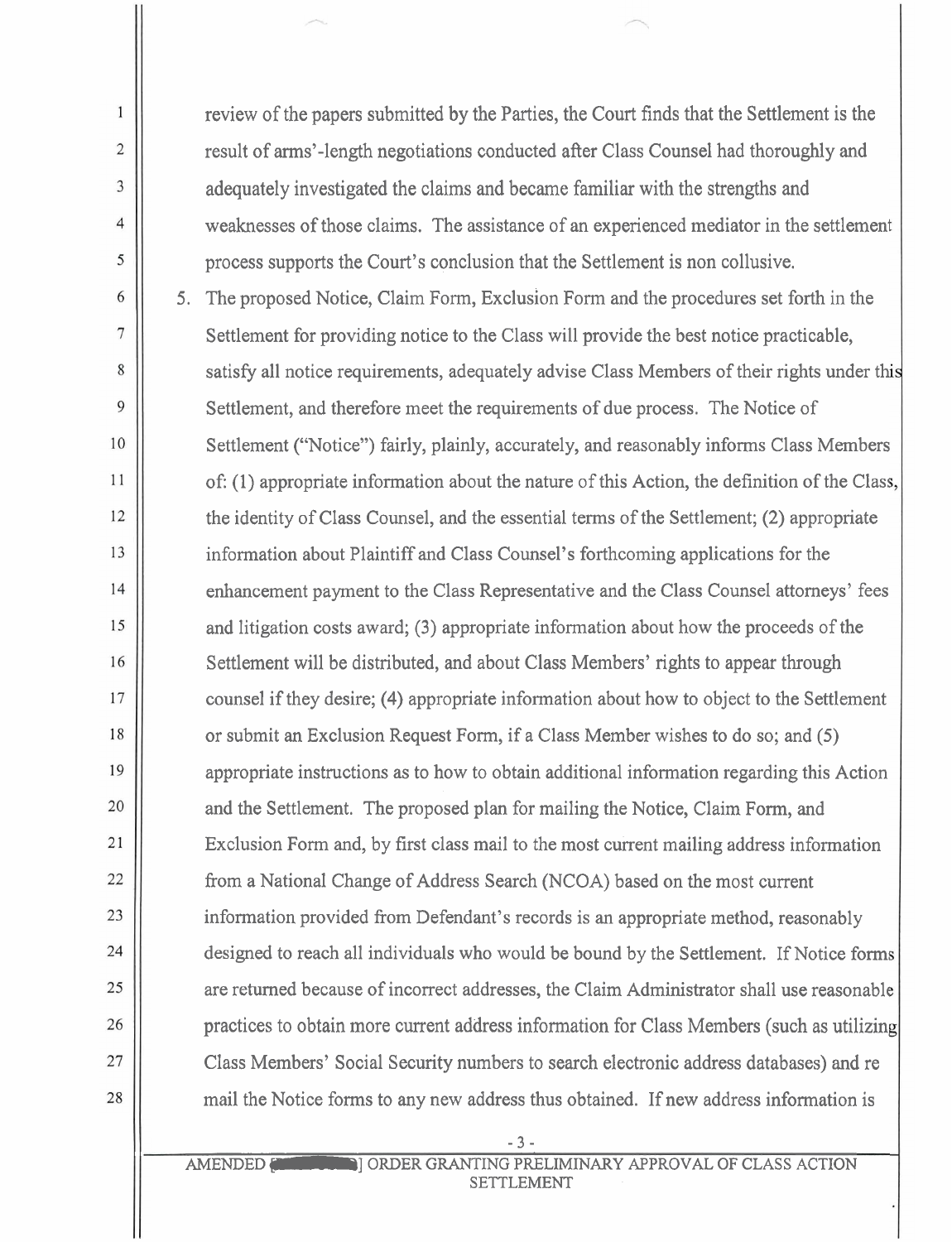| $\mathbf{1}$ |                                                                                                      |  |
|--------------|------------------------------------------------------------------------------------------------------|--|
|              | obtained by return mail, Claim Administrator shall promptly forward the Notice to the                |  |
| 2            | addressee via first class regular U.S. Mail. On all such re-mails, the Claims                        |  |
| 3            | Administrator shall indicate on the Notice the date it was remailed, and notify counsel              |  |
| 4            | for Defendant and Plaintiff's attorneys of the date of each re mailing.                              |  |
| 5            | 6. All Settlement Class Members, including both current and former employees of                      |  |
| 6            | Defendant, are required to submit Claim Forms to receive Individual Settlement Awards                |  |
| 7            | based on the Individual Workweek calculation.                                                        |  |
| 8            | 7. The Notice, Claim Form, and Exclusions Form (collectively, the "Notice Packet") and the           |  |
| 9            | manner of distributing the Notice Packet are approved.                                               |  |
| 10           | 8. The Parties are ordered to carry out the Settlement according to its terms.                       |  |
| 11           | 9. Plaintiff JOHN PATTERSON is appointed the Class Representative for the class. Kevin               |  |
| 12           | Mahoney of Mahoney Law Group, APC is appointed Class Counsel.                                        |  |
| 13           | 10. The Court appoints Phoenix Settlement Administrator as the Claims Administrator.                 |  |
| 14           | Promptly following the entry of this Order, the Claims Administrator will prepare final              |  |
| 15           | versions of the Notice Packets, incorporating into them the relevant dates and deadlines             |  |
| 16           | set forth in this order.                                                                             |  |
| 17           | RELEVANT DATES AND DEADLINES                                                                         |  |
| 18           | 11. On or before September 25, 2015, Defendant shall provide the Claims Administrator                |  |
| 19           | with the following information that is within Defendant's possession for each Class                  |  |
| 20           | Member: (1) the Class Member's name, (2) last known address, (3) social security                     |  |
| 21           | number, and (4) each Class Member's dates of employment with Defendant during the                    |  |
| 22           | Class Period. This information shall be based on Defendant's payroll and other business              |  |
| 23           | records and in a format readily accessible to Defendant. The data contained in the                   |  |
| 24           | Database shall remain confidential and shall not be disclosed to anyone, except to                   |  |
| 25           | applicable taxing authorities and as needed by the Claims Administrator to carry out the             |  |
| 26           | reasonable efforts required by this Agreement, or pursuant to express written                        |  |
| 27           | authorization by Defendant or by order of the Court. The Claims Administrator shall be               |  |
| 28           | authorized to use any reasonable practices to locate Class Members in order to provide               |  |
|              | - 4 -                                                                                                |  |
|              | <b>DI ORDER GRANTING PRELIMINARY APPROVAL OF CLASS ACTION</b><br><b>AMENDED</b><br><b>SETTLEMENT</b> |  |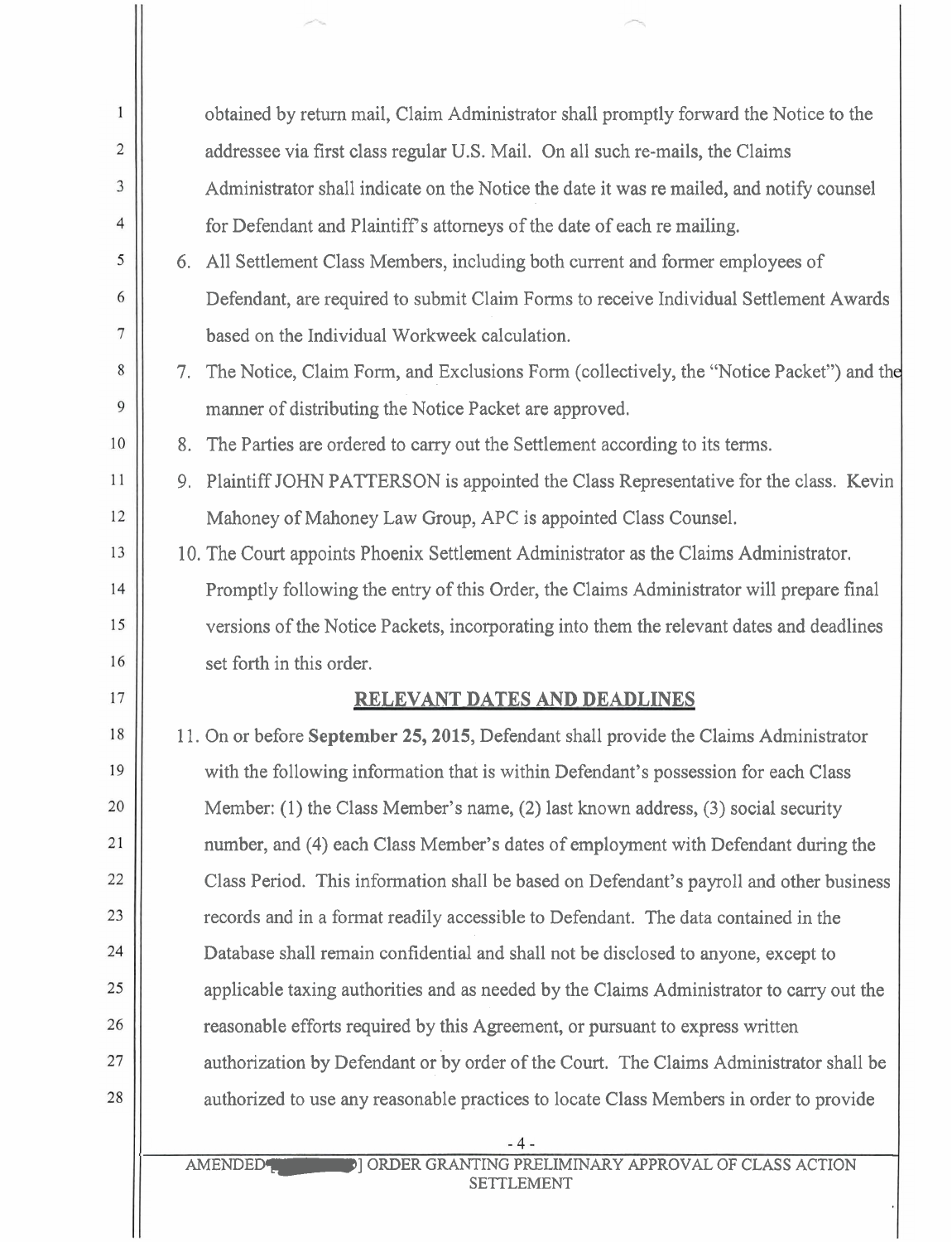| 1              | them with Notice Packets and/or Settlement Payments. Neither Class Counsel nor the         |  |
|----------------|--------------------------------------------------------------------------------------------|--|
| $\overline{2}$ | Claims Administrator may use the Database for any purpose other than to administer the     |  |
| 3              | Settlement as provided in the Settlement.                                                  |  |
| $\overline{4}$ | 12. On or before October 9, 2015, the Claims Administrator shall mail a copy of the Notice |  |
| 5              | to all Class Members by first class regular U.S. mail, using the most current mailing      |  |
| 6              | address information possessed by Defendant. The Claims Administrator will engage in        |  |
| 7              | address searches consistent with their normal practices in settlements of wage claims,     |  |
| $\,8\,$        | including skip tracing. Any returned envelopes from this mailing with forwarding           |  |
| $\overline{9}$ | address will be utilized by the Claims Administrator to forward the Notice to the Class    |  |
| 10             | Members.                                                                                   |  |
| 11             | 13. Class Members will not receive an Individual Payment unless they submit a valid and    |  |
| 12             | timely Claim Form.                                                                         |  |
| 13             | 14. Each Claim Form will list the total Individual Weeks Worked by the Class Members       |  |
| 14             | during the Relevant Time Period. To the extent a Class Member disputes the information     |  |
| 15             | listed on his or her Claim Form, the Class Member may produce evidence to the Claims       |  |
| 16             | Administrator showing the number of weeks the Class Member contends to have worked         |  |
| 17             | during the Class Period. Defendant's records will be presumed determinative, but the       |  |
| 18             | Parties will meet and confer to evaluate the evidence submitted by the Class Member. If    |  |
| 19             | the Parties cannot agree, the dispute will be submitted to the Claims Administrator whose  |  |
| 20             | decision as to the proper number of Individual Work Weeks will be final and binding.       |  |
| 21             | 15. All claim forms must be submitted on or before November 23, 2015. In the event,        |  |
| 22             | Notices are re-mailed to certain Class Members by the Claims Administrator, those Class    |  |
| 23             | Members will have forty-five (45) calendar days from the second mailing to exclude         |  |
| 24             | themselves from the Settlement, object to the Settlement, and submit Claim Forms. All      |  |
| 25             | objections to the Settlement must be in writing and be served and filed with the Court on  |  |
| 26             | or before November 23, 2015 in accordance with the specific instruction set forth in       |  |
| 27             | Section VII. (c) of the Notice, unless the Class Member received another Notice in a       |  |
| 28             | second mailing. In the event a Class Member receives a second mailing of the Notice,       |  |
|                | $-5-$                                                                                      |  |
|                | ORDER GRANTING PRELIMINARY APPROVAL OF CLASS ACTION<br><b>AMENDED</b>                      |  |

SETTLEMENT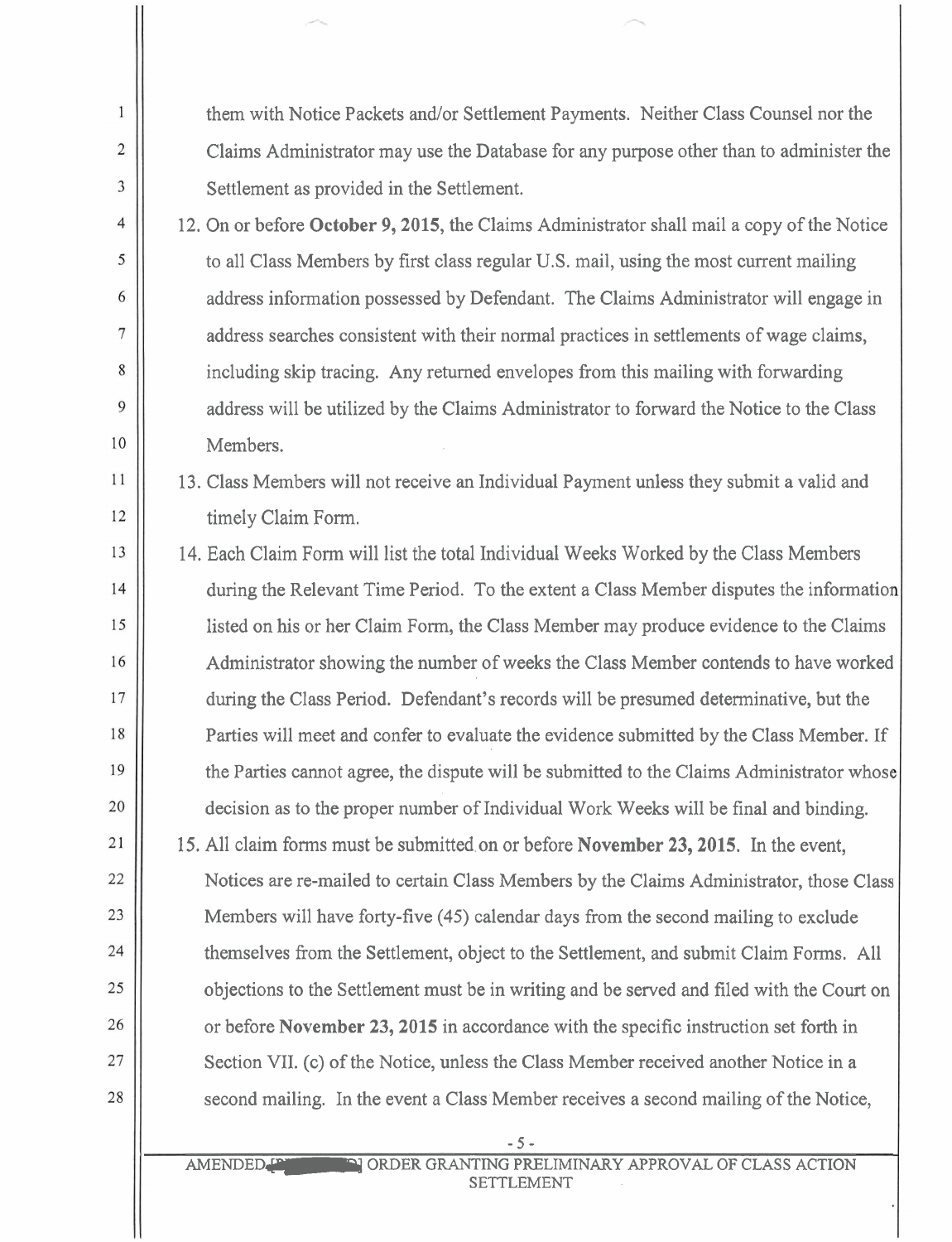the Class Member will have forty-five (45) calendar days from the second mailing to object to the Settlement. Pursuant thereto, all objections must be served on the Class Counsel and Defendant's Counsel, and filed with the Claims Administrator on or before November 23,2015, or within forty-five (45) calendar days of the second mailing of the Notice by the Claims Administrator, should the second mailing occur. The objection must be in writing and contain his or her intent to object. A Class Member who fails to file and serve a timely written statement of objection in the manner described above will be deemed to have waived any objections and will be foreclosed from making any objection (whether by appeal or otherwise) to the Settlement. Only Class Members who have not excluded themselves from the Settlement (i.e. "opted-out") may file objections. In the event more than Three (3%) of the Settlement Class opt out of the Settlement, Defendant maintains the right to withdraw from the Settlement. The date of filing with the Claims Administrator shall be the exclusive means for determining whether an objection has been timely filed.

 $\mathbf{1}$ 

 $\overline{2}$ 

3

 $\overline{4}$ 

5

6

 $\overline{7}$ 

8

 $\mathbf{Q}$ 

10

11

12

13

14

15

16

17

18

19

20

21

22

23

24

25

26

27

28

16. The Court will conduct a Final Approval Hearing on **January** 12,2016, at 3:00 p.m., to determine: (1) whether the proposed Settlement is fair, reasonable, and adequate and should be finally approved by the Court; (2) the amount of attorneys' fees and costs to award to Class Counsel; and (3) the amount of Enhancement Payment to the Class Representative. If the settlement is finally approved by the Court, this matter will be dismissed, with prejudice, and Defendant will receive a release of claims as set forth in the Settlement Agreement.

17. Briefs in Support of Final Approval of the Settlement shall be filed on or before **December 14, 2015**, no later than thirty (30) calendar days before the Final Approval Hearing.

- 18. The Court reserves the right to continue the date of the Final Approval Hearing without further notice to Class Members. The Court retains jurisdiction to consider all further applications arising out of or in connection with the Settlement.
- 19. In the event the Settlement is not finally approved, or otherwise does not become